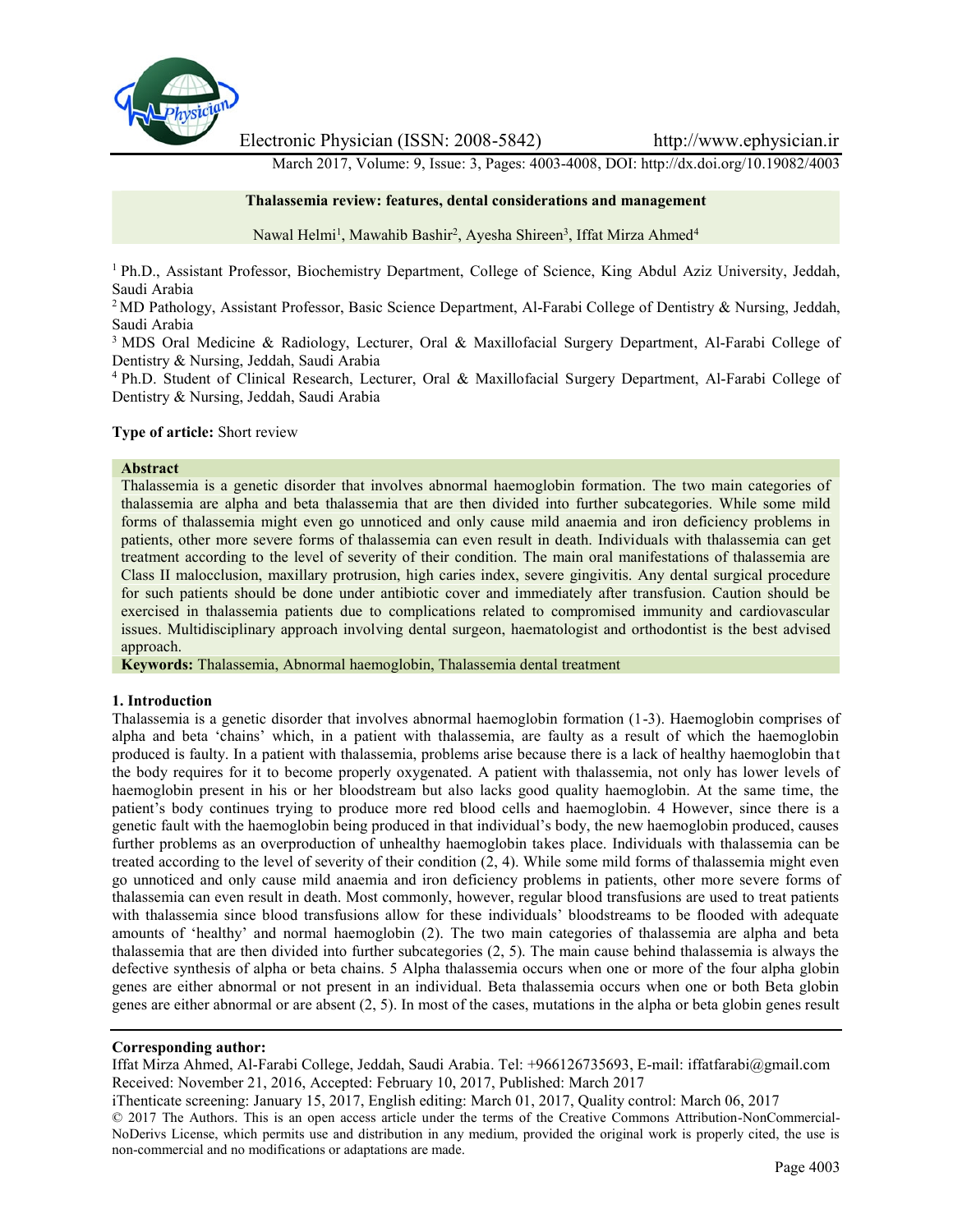in the development of thalassemia in the patient. Some of these gene mutations result in mild versions of thalassemia while others result in extremely severe forms of thalassemia (1, 2). The less severe forms of thalassemia, also known as thalassemia minor or thalassemia trait, mean that an individual carries a thalassemia gene but that the production of haemoglobin is enough in the individual's body for them to be considered as a healthy person (1, 2). In most cases, this can result in mild anaemia in an individual, which can also be mistaken for an iron deficiency (6). However, individuals who inherit this gene from their parents need to be very cautious when they have children of their own as the chances of their children inheriting more severe forms of thalassemia, increase significantly (7). The three types of thalassemia minor include alpha plus thalassemia trait which involves one of the four alpha genes to be missing, alpha zero thalassemia trait which involves two missing alpha haemoglobin genes, and beta thalassemia trait which involves the absence of one out of two beta haemoglobin genes (2, 3, 5). However, there are a number of types of thalassemia that are more dangerous and severe than the aforementioned types. Firstly, there is beta thalassemia major (BTM) which basically involves the presence of two beta thalassemia genes in an individual (8). In this case, a significant portion of an individual's haemoglobin does not work. Another form of thalassemia that is milder than BTM is beta-thalassemia intermedia (BTI), which involves the presence of two thalassemia genes but also involves the presence of a higher amount of 'healthy' haemoglobin (5, 8). However, despite the fact that this form of thalassemia is less severe than BTM, it still requires continuous monitoring for life (2, 5, 8). Hb H disease is another form of thalassemia where three of the four alpha haemoglobin genes are either missing completely or are abnormal (9). Patients with this type of thalassemia are usually anaemic as well, and require regular blood transfusions for life (2, 10, 11). Hb Bart's is the most severe form of thalassemia and this condition arises when all four alpha haemoglobin genes are missing or are abnormal (2, 9). This form of thalassemia is so severe that even before birth, no haemoglobin can be made, as a result of which, the baby with this form of thalassemia dies in the womb (9). A family history of thalassemia increases the chances of an individual being affected by the disease (5, 10, 12). However, the severity of the disease depends on which type of gene mutation has taken place, since some gene mutations result in more severe forms of thalassemia than others (2, 12). It must be noted that individuals with certain ancestries are more likely to develop thalassemia than others. Mostly, thalassemia affects individuals with Italian, Asian, African, Middle Eastern and Greek ancestry (2, 12). Studies have revealed that African American individuals tend to have lower haemoglobin levels than whites in general as a result of which the incidence of thalassemia among these individuals is also likely to be higher (13). In many cases, thalassemia is detectable six months after birth, if not during the pregnancy (2, 10, 12). Symptoms associated with Haemoglobin H disease are usually identified during the individual's first two years of life (9, 14). Alpha thalassemia major, however, can be identified during the pregnancy since Haemoglobin production in the foetus does not start. In such cases, efforts can only be directed at taking the necessary precautions to avoid maternal complications that range from toxaemia to premature delivery and higher chances of delivery by caesarean sections (5, 7). The best option while dealing with thalassemia is to ensure that it is prevented, which can be done by checking both parents for the presence of any gene mutations before the couple decides to have a child (5, 8). Patients with thalassemia usually experience a loss of appetite, jaundice, an enlarged spleen or liver and several bone problems (3). Since thalassemia is most commonly treated with blood transfusions, this causes excess iron to build up in an individual's bloodstream (6). This excess iron can then cause several heart problems for the individual including irregular heartbeats, heart attacks and even death by heart failure (2, 6, 10). Spleen enlargement also causes individuals to have their spleens removed as a result of which they are left more prone to catching infections (15). This is why patients with thalassemia are usually at a higher risk of infection, and death often results from these infections (2, 15). Finally, osteoporosis is another very common problem found in patients with thalassemia (16-18). Osteoporosis causes the bones to become brittle, and can break easily as a result of which thalassemia patients can experience a lot of discomfort pertaining to the bones and teeth (17). Patients with thalassemia can experience an enlargement of their upper jaw which is also known as the chipmunk face (19, 20). The chances of the migration and spacing of upper anterior teeth also increase, and there may be varying degrees of malocclusion in such patients too (21). Other than that, the teeth of patients who have thalassemia might be discoloured and have short crowns and roots (20). Individuals who have thalassemia have a higher rate of dental decay as compared to people who do not have thalassemia (20). Thalassemia patients' gums and the lining of their mouth become pale due to anaemia (2), they might also experience a sore or burning tongue due to folate deficiency (10, 22). Thalassaemic patients also experience painful swelling of salivary glands and a dry mouth which leads to reduced salivary protection (22). It has been seen from the previous studies that thalassaemic patients are prone to dental decay (20). This, at times, happens because the patients do not tend to regular dental care or hesitate to go to a dentist thinking they will not understand their condition; there have also been cases where the thalassaemic patients are more concerned with the serious medical complications of thalassemia and their teeth get neglected in the process (20, 22). Due to a higher rate of tooth decay and thalassaemic patients not paying much attention to their dental care through restorative dental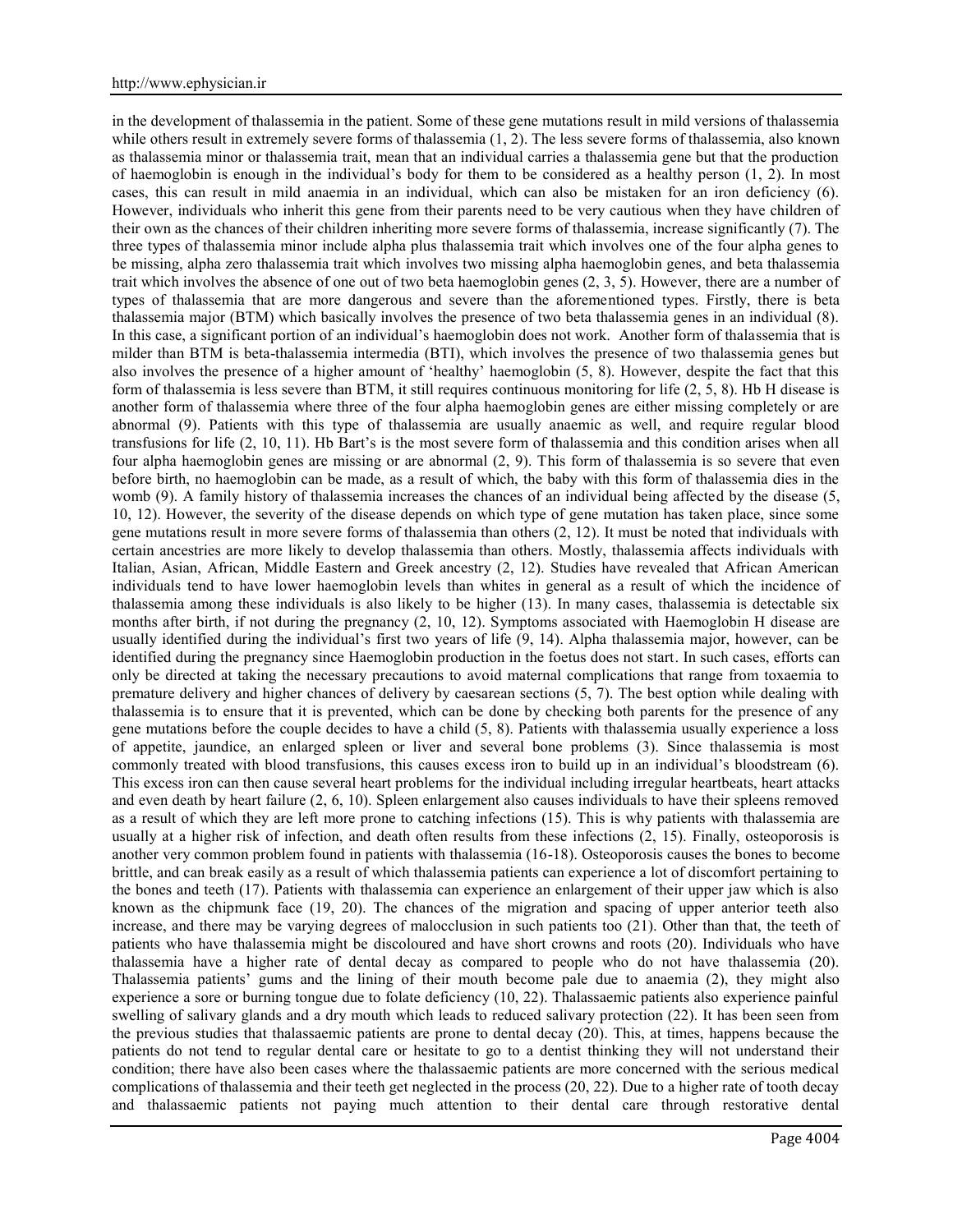treatments/fillings, there comes a stage when individuals will start experiencing pain in their teeth. It is then that thalassaemic patients try to get dental services in emergency (22). When patients start experiencing pain, this is when the dental decay has gone to an advanced stage. At this stage, there is a higher risk of abscess and infection traveling and spreading further into the tissues of the neck and face. When a patient reaches this stage, the more likely treatment of this is to extract the teeth of patients rather than provide fillings. As a result, thalassaemic patients lose more teeth (10, 22). In general, thalassemia causes problems at varying levels depending on the severity of the form of thalassemia. Patients with more serious forms of thalassemia experience a lot more difficulties with their daily lives as compared to those with milder forms of thalassemia (2).

## **2. Discussion**

# *2.1. Pathophysiology*

## *2.1.1. Pathophysiology of alpha thalassemia*

The important factor involved in pathophysiology of alpha thalassemia is the reduced or absent synthesis of alpha globin chains which leads to an accumulation of otherwise normal beta globin chains in adults and gamma chains in the foetus. Instead of forming alpha/beta dimers that then form normal HbA tetramers (a2b2), the excess beta globin chains assemble into beta-4 tetramers, called HbH (23, 24). In the neonatal period, before beta globin chain synthesis reaches adult levels, excess unmatched gamma globin chains accumulate and form gamma-4 tetramers, called Hb Bart's (25). These two homotetramers are susceptible to oxidant injury (23, 25), and are functionally useless as oxygen delivery pigments because their affinity for oxygen is at least 10 times greater than HbA; and the oxyhaemoglobin dissociation curve is not sigmoidal because there is no heme-heme interaction. The oxyhaemoglobin dissociation curves for HbH and Hb Bart's resemble that of myoglobin, a compound that holds but cannot deliver oxygen to the tissue (26). Causes of anaemia in alpha thalassemia is summarized in four components: 1) low haemoglobin HbA reduced or absent synthesis of alpha globin, 2) production of two abnormal haemoglobins Hb Bart's (gamma globin tetramers) and HbH (beta globin tetramers) because of insufficient numbers of alpha globin chain, 3) accumulation of excess unmatched non-alpha globin chains within red blood cells leads to Intracorpuscular haemolysis, and 4) Ineffective erythropoiesis.

## *2.1.2. Pathophysiology of β thalassemia*

A quantitative reduction of structurally normal β globin chains result in β thalassemia (27). They are caused by mutations that nearly all affect the β globin locus and are extremely heterogeneous. Almost every possible defect affecting gene expression at transcription or post-transcriptional level, including translation, have been identified in β thalassemia (2, 27). These genetic defects lead to a variable reduction in β globin output ranging from a minimal deficit (mild β+ thalassemia alleles) to complete absence ( $β°$  thalassemia) (2, 16, 27). In β thalassemia, the synthesis of normal α globin chains from the unaffected α globin genes continues as normal, resulting in the accumulation within the erythroid precursors of excess unmatched  $\alpha$  globin (2, 8, 27). The free  $\alpha$  globin chains are not able to form viable tetramers and instead precipitate in the red cell precursors in the bone marrow, forming inclusion bodies, which are responsible for the extensive intramedullary destruction of the erythroid precursors and hence the ineffective erythropoiesis that underlies all β thalassemia (3, 10, 27). Causes of the anaemia in β thalassemia occur in the presence of two phenomena: the first one is infective erythropoiesis and the second is the destruction of circulating red blood cells (haemolysis) (5, 8, 10). The degree of haemolysis is directly correlated with extra alpha globin chain (28). Impaired deformability of RBCs alteration of affected RBCS surface, leads to removal of it by macrophages and oxidant injury to lipid and proteins of RBCs membrane by binding of oxidized alpha globin chains to the RBC membrane (29, 30). The two above-mentioned phenomena result in severe anaemia, marked erythroid hyperplasia in the bone marrow, resulting in bone marrow expansion, extramedullary haematopoiesis, hepatosplenomegaly. The main difference in pathophysiology between alpha and beta thalassemia is that, the excess beta or gamma globin chains in the alpha thalassemias, can form partially soluble but ineffective haemoglobin homotetramers. These homotetramers do not precipitate extensively until they are exposed to damaging effects, mostly oxidant in nature, in the circulation. In contrast, in the beta thalassemia's the excess unmatched alpha chains that accumulate cannot form alpha-4 tetramers; instead, they produce insoluble alpha aggregates even in very early marrow erythroid precursors, affecting membrane assembly and accelerating apoptosis (programmed cell death). Because of differences in the biochemical composition of aggregates between alpha globins and beta globins, the severity of the disease is less severe in alpha compared with beta thalassemia (31).

## *2.2. Clinical Manifestations and management of thalassemia*

## *2.2.1. Clinical Manifestations*

The main cause for oral manifestations of thalassemia is due to extreme compensatory hyperplasia of bone marrow, this in turn leads to expansion of marrow cavity. Facial features and oral manifestations are illustrated in Tables 1.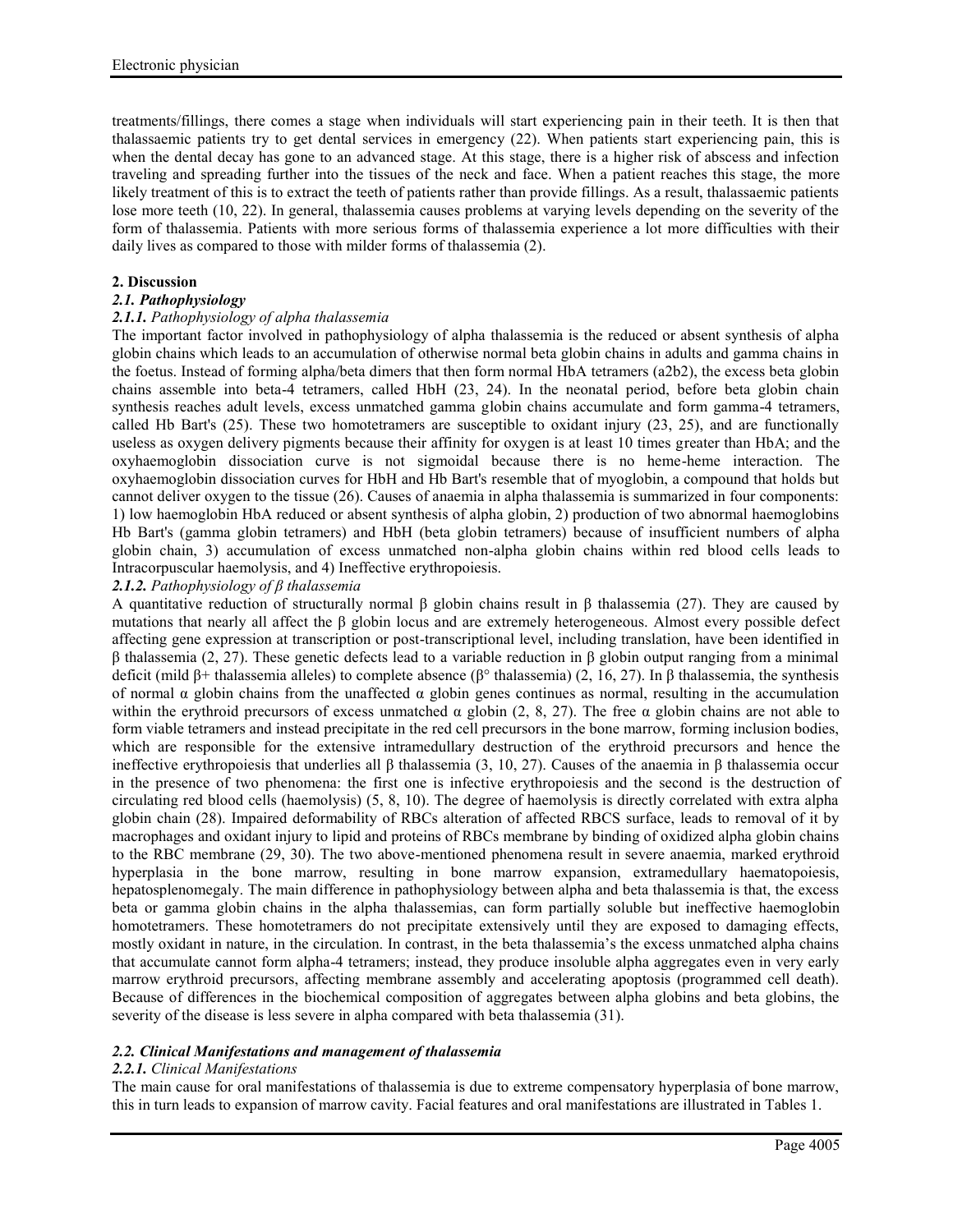| Features               |                                                  | Cause                                                                                     |
|------------------------|--------------------------------------------------|-------------------------------------------------------------------------------------------|
| Facial features        | Class II malocclusion                            | Maxillary protrusion, mandibular atrophy                                                  |
|                        | Maxillary protrusion (32, 33)                    | Early fusion of occipital sutures,<br>hyperplasia of anterior maxillofacial<br>structures |
|                        | Lateral displacement of orbits (34)              | Marrow overgrowth in maxillary bone                                                       |
|                        | Chipmunk facies (35, 36)                         | Malar prominence, saddle nose, frontal<br>bossing                                         |
|                        | Brodie syndrome (37)                             | Mandibular arch is telescoped within the<br>maxillary arch                                |
|                        | Pneumatisation of paranasal sinuses              | Hyperplasia of marrow in frontal, temporal<br>and facial bones (33, 34)                   |
| Oral<br>manifestations | Malocclusion                                     | Maxillary protrusion, increased overjet,<br>anterior open bite                            |
|                        | High caries index (33)                           | Poor oral hygiene, less phosphorous and<br>IgA in saliva                                  |
|                        | Mucosal pallor, atrophic glossitis               | Decreased haemoglobin levels                                                              |
|                        | Severe gingivitis                                | If splenectomy done (35)                                                                  |
|                        | Inflammation of salivary glands                  | Iron deposits                                                                             |
|                        | Dark coloured gingiva                            | High ferritin levels in blood                                                             |
|                        | Thin mandibular cortex (33)                      | Marrow proliferation, expansion of medulla                                                |
|                        | Multiple diastemas                               |                                                                                           |
|                        | Roots- short and spike shaped, taurodontism (33) |                                                                                           |

**Table 1.** Facial features and oral manifestations of thalassemia

# *2.2.2. Management of thalassaemic patients*

Before beginning the treatment, the following should be ascertained: 1) type of thalassemia: major, minor or intermedia, 2) present haemoglobin level of the patient, and 3) ddegree of iron overload in the body. Repeated transfusions increase the total body iron load resulting in complications, therefore assessment of iron overload should be done periodically: 1) elative organ involvement with iron, 2) chelators administered to the patient (patients receiving regular transfusions need to be on chelation therapy to help excrete excess iron), 3) presence or absence of splenomegaly (hypersplenism increases the need for blood transfusions). If the hypersplenism is accompanied with leucopenia and thrombocytopenia, splenectomy may be the treatment of choice, 4) history of splenectomy, and 5) overall patient prognosis and life expectancy. There are also dental considerations for thalassemia. Any invasive procedure in thalassemia patients should be done under antibiotic cover and immediately after transfusion. Liver function and coagulation tests should be done before dental procedures are carried out. Orofacial defects and malocclusions in less severe types of thalassemia can be treated surgically followed by orthodontic treatment for alignment of teeth. Less severe malocclusions can be corrected by orthodontic treatment at an early age. Prescription of hepatotoxic drugs should be given cautiously. Tetracycline, metronidazole and erythromycin estolate should be avoided. Paracetamol is a safe alternative to NSAIDS and aspirin. Sedation or anaesthesia may be used during dental treatment of thalassemia patients for better control and cooperation. Caution should be exercised in thalassemia patients due to complications related to compromised immunity, liver function, splenectomy and cardiovascular issues. Multidisciplinary approach involving dental surgeon, haematologist and orthodontist should be practiced.

## **Acknowledgments:**

The authors thank King Abdul Aziz University and Al-Farabi College of Dentistry & Nursing, Jeddah for their help in this review article.

## **Conflict of Interest:**

There is no conflict of interest to be declared.

#### **Authors' contributions:**

All authors contributed to this project and article equally. All authors read and approved the final manuscript.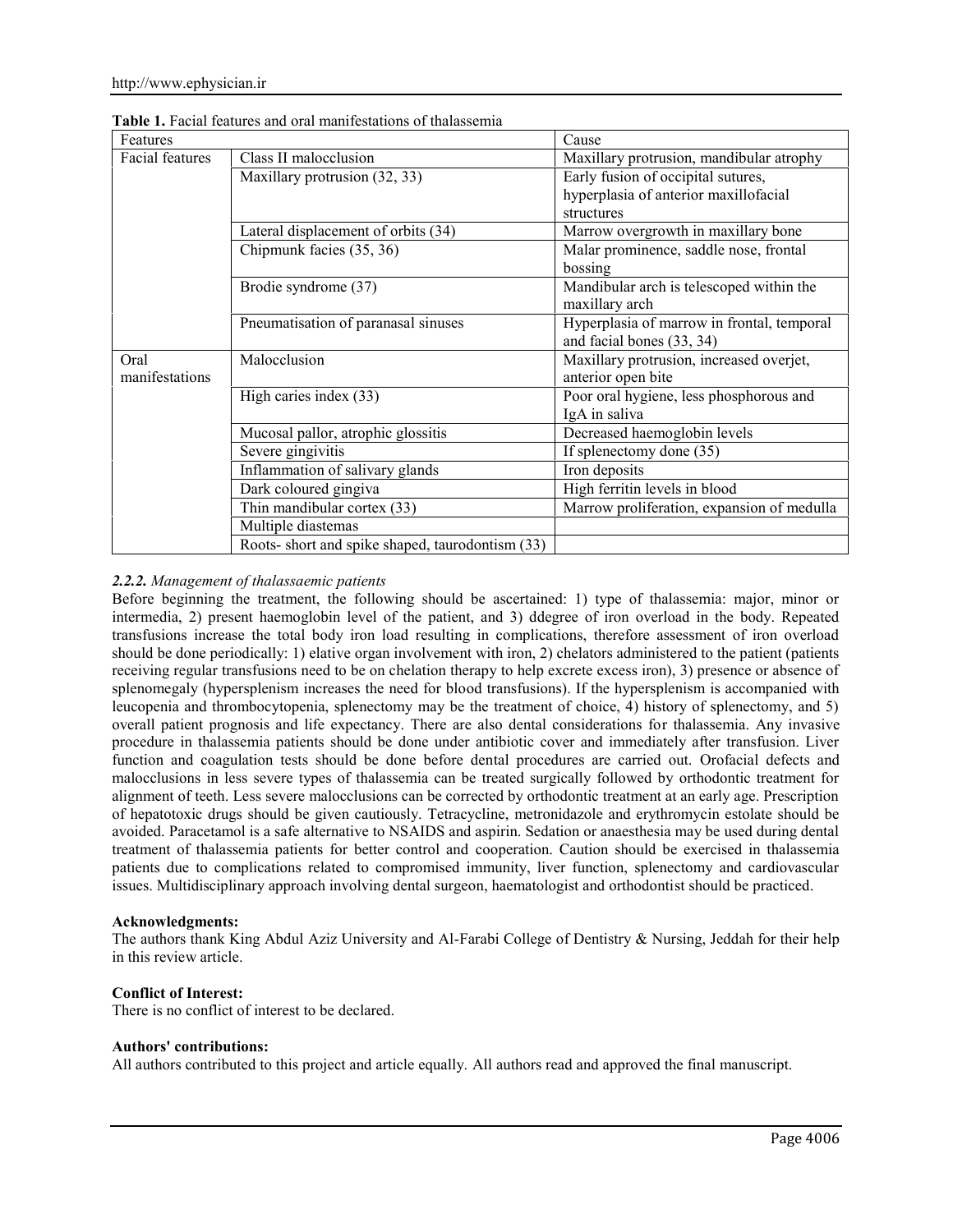# **References:**

- 1) Vij R, Machado RF. Pulmonary complications of hemoglobinopathies. Chest. 2010; 138(4): 973-83. doi: 10.1378/chest.10-0317. PMID: 20923801.
- 2) Beck WS. Hematology. USA: The Massachusetts Institute of Technology; 1998.
- 3) Joly P, Pondarre C, Badens C. [Beta-thalassemias: molecular, epidemiological, diagnostical and clinical aspects]. Ann Biol Clin (Paris). 2014; 72(6): 639-68. doi: 10.1684/abc.2014.1015. PMID: 25486662.
- 4) Bernaudin F, Verlhac S, Chevret S, Torres M, Coic L, Arnaud C, et al. G6PD deficiency, absence of alphathalassemia, and hemolytic rate at baseline are significant independent risk factors for abnormally high cerebral velocities in patients with sickle cell anemia. Blood. 2008; 112(10): 4314-7. doi: 10.1182/blood- 2008-03-143891. PMID: 18772456.
- 5) Muncie HL Jr, Campbell J. Alpha and beta thalassemia. Am Fam Physician. 2009; 80(4): 339-44. PMID: 19678601.
- 6) Habibian N, Alipour A, Rezaianzadeh A. Association between Iron Deficiency Anemia and Febrile Convulsion in 3- to 60-Month-Old Children: A Systematic Review and Meta-Analysis. Iran J Med Sci. 2014; 39(6): 496-505. PMID: 25429171, PMCID: PMC4242983.
- 7) Aristizabal A, Merino S, Catediano E, Sasieta M, Aragues P, Navajas A. [Clinical consequences of alphathalassemia in the Basque Country, Spain. Impact of neonatal screening]. An Pediatr (Barc). 2015; 83(2): 85-8. doi: 10.1016/j.anpedi.2014.10.014. PMID: 25483992.
- 8) Galanello R, Origa R. Beta-thalassemia. Orphanet J Rare Dis. 2010; 5: 11. doi: 10.1186/1750-1172-5-11. PMID: 20492708, PMCID: PMC2893117.
- 9) Chui DH. Alpha-thalassemia: Hb H disease and Hb Barts hydrops fetalis. Ann N Y Acad Sci. 2005; 1054: 25-32. doi: 10.1196/annals.1345.004. PMID: 16339648.
- 10) Harteveld CL, Higgs DR. α-thalassaemia. Orphanet J Rare Dis. 2010; 5: 13. doi: 10.1186/1750-1172-5-13.
- 11) Leecharoenkiat K, Sornjai W, Khungwanmaythawee K, Paemanee A, Chaichana C, Roytrakul S, et al. Comparative Plasma Protein Profiling of Hemoglobin H Disease. Dis Markers. 2014; 2014. doi: 10.1155/2014/340214.
- 12) Verma IC, Saxena R, Kohli S. Past, present & future scenario of thalassaemic care & control in India. Indian J Med Res. 2011; 134: 507-21. PMID: 22089615, PMCID: PMC3237251.
- 13) Maradiegue A, Edwards QT. An overview of ethnicity and assessment of family history in primary care settings. J Am Acad Nurse Pract. 2006; 18(10): 447-56. doi: 10.1111/j.1745-7599.2006.00156.x. PMID: 16999709.
- 14) Poyart C, Baudin V, Pagnier J. [Molecular engineering of hemoglobin for transfusion]. Rev Fr Transfus Hemobiol. 1992; 35(6): 417-24. doi: 10.1016/S1140-4639(05)80148-0. PMID: 1288540.
- 15) Jankulovski N, Antovic S, Kuzmanovska B, Mitevski A. Splenectomy for haematological disorders. Prilozi. 2014; 35(1): 181-7. PMID: 24798604.
- 16) Baldini M, Marcon A, Cassin R, Ulivieri FM, Spinelli D, Cappellini MD, et al. Beta-thalassaemia intermedia: evaluation of endocrine and bone complications. Biomed Res Int. 2014; 2014: 174581. doi: 10.1155/2014/174581. PMID: 25110660, PMCID: PMC4109222.
- 17) Rossi F, Perrotta S, Bellini G, Luongo L, Tortora C, Siniscalco D, et al. Iron overload causes osteoporosis in thalassemia major patients through interaction with transient receptor potential vanilloid type 1 (TRPV1) channels. Haematologica. 2014; 99(12): 1876-84. doi: 10.3324/haematol.2014.104463. PMID: 25216685, PMCID: PMC4258755.
- 18) De Sanctis V, Soliman AT, Elsedfy H, Yassin M, Canatan D, Kilinc Y, et al. Osteoporosis in thalassemia major: an update and the I-CET 2013 recommendations for surveillance and treatment. Pediatr Endocrinol Rev. 2013; 11(2): 167-80. PMID: 24575552.
- 19) Singh J, Singh N, Kumar A, Kedia NB, Agarwal A. Dental and periodontal health status of Beta thalassemia major and sickle cell anemic patients: a comparative study. J Int Oral Health. 2013; 5(5): 53-8. PMID: 24324305, PMCID: PMC3845285.
- 20) Hattab FN. Mesiodistal crown diameters and tooth size discrepancy of permanent dentition in thalassemic patients. J Clin Exp Dent. 2013; 5(5): e239-44. doi: 10.4317/jced.51214. PMID: 24455089, PMCID: PMC3892265.
- 21) Hattab FN. Patterns of physical growth and dental development in Jordanian children and adolescents with thalassemia major. J Oral Sci. 2013; 55(1): 71-7. doi: 10.2334/josnusd.55.71. PMID: 23485604.
- 22) Luglie PF, Campus G, Deiola C, Mela MG, Gallisai D. Oral condition, chemistry of saliva, and salivary levels of Streptococcus mutans in thalassemic patients. Clin Oral Investig. 2002; 6(4): 223-6. doi: 10.1007/s00784-002-0179-y. PMID: 12483237.